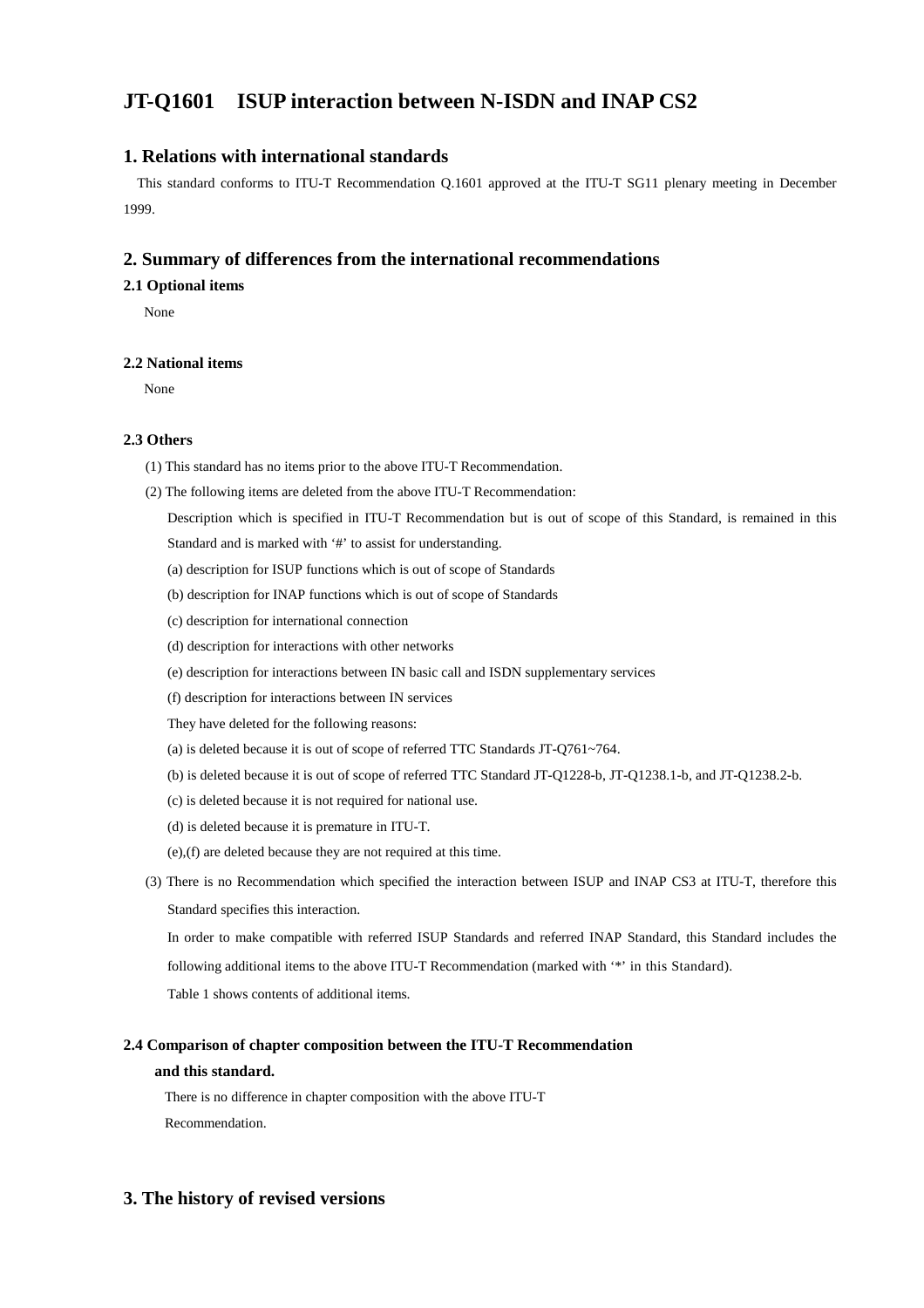| Version        | Date              | <b>Outline</b>                                                                                                                                                                                                                                    |  |
|----------------|-------------------|---------------------------------------------------------------------------------------------------------------------------------------------------------------------------------------------------------------------------------------------------|--|
| 1              | November 25, 1999 | Established                                                                                                                                                                                                                                       |  |
| $\overline{2}$ | April 20, 2000    | Added the interaction descriptions for porting IN services numbers<br>between SCP carriers.                                                                                                                                                       |  |
| 3              | April 19, 2001    | Extended functions concerned with terminating BCSM according<br>to proceeding JT-Q1238.1/2-b, and editorial changes                                                                                                                               |  |
| $\overline{4}$ | May 30, 2002      | Modified procedure for handling of Redirect service treatment<br>indicator parameter according to proceeding JT-Q730 (7 <sup>th</sup> edition),<br>JT-Q1228-b ( $6^{th}$ edition) and JT-Q1238.2-b ( $2^{nd}$ edition). And<br>editorial changes. |  |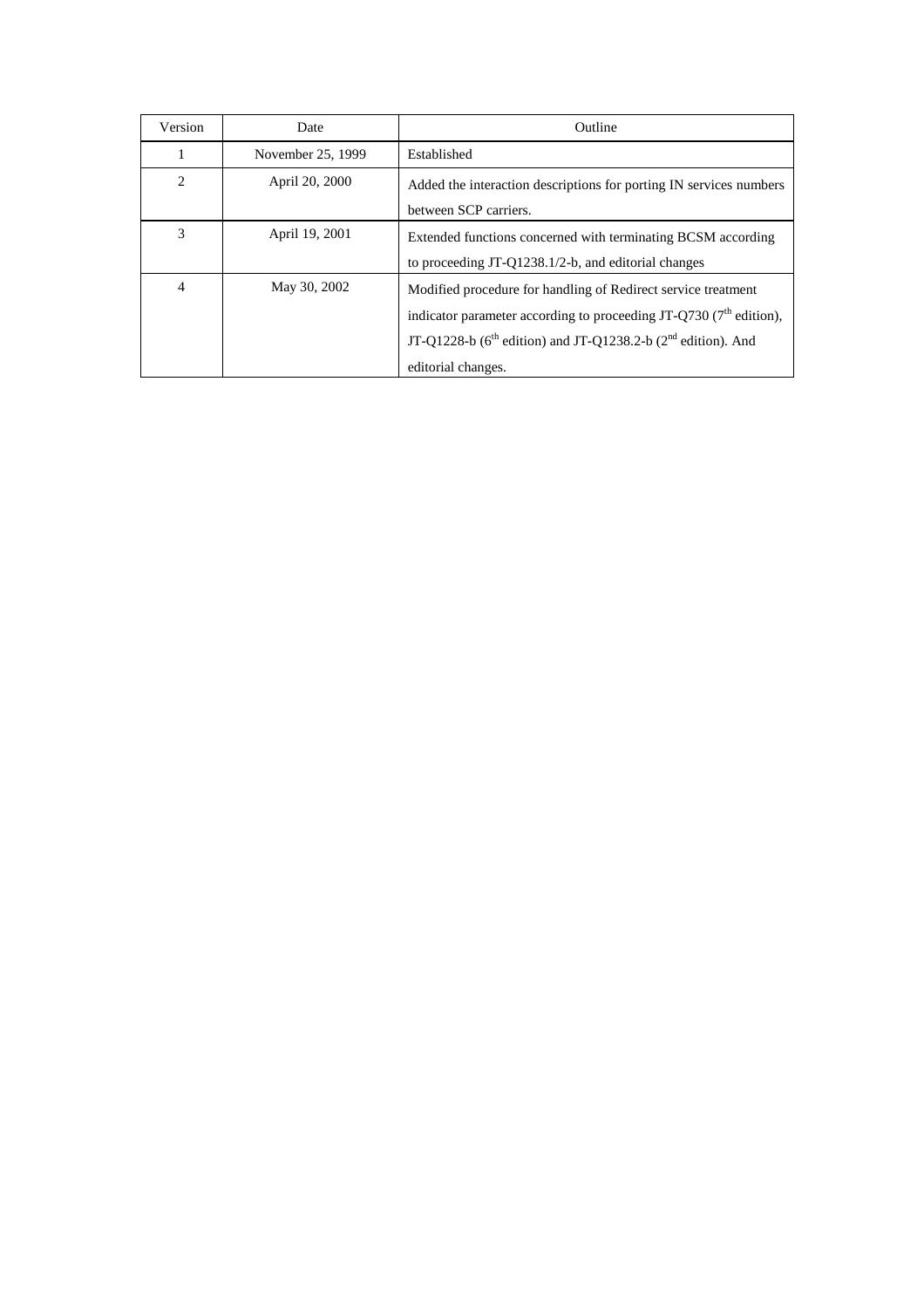|  |  |  | Table 1: Items additionaly specified in the TTC Standard (1/2) |
|--|--|--|----------------------------------------------------------------|
|--|--|--|----------------------------------------------------------------|

| Section               |                                                                                     | contents                                                    |                |                                     |  |
|-----------------------|-------------------------------------------------------------------------------------|-------------------------------------------------------------|----------------|-------------------------------------|--|
| 6.1<br>Table1         | ISUP support of FSA is specified 'Yes'                                              |                                                             |                |                                     |  |
| Table2<br>6.1         | INAP operations (direction: SCF-SSF)                                                |                                                             |                |                                     |  |
|                       | Operation                                                                           | Influence on ISUP                                           |                | Reference                           |  |
|                       |                                                                                     |                                                             | call handling  |                                     |  |
|                       | InitiateTemporaryCon-<br>Yes                                                        |                                                             |                |                                     |  |
|                       | <b>Nections</b>                                                                     |                                                             |                |                                     |  |
| 10.1.1.1.1<br>Table 4 | Mapping of parameters from IAM to InitialDP                                         |                                                             |                |                                     |  |
|                       | <b>IAM</b>                                                                          |                                                             | InitialDP      |                                     |  |
|                       | Called party number                                                                 |                                                             | Dialed Number  |                                     |  |
|                       |                                                                                     | Charge area information                                     |                | Charge area information             |  |
|                       | <b>Contractor Number</b>                                                            | <b>Contractor Number</b>                                    |                |                                     |  |
|                       | Called IN Number                                                                    | Called IN Number                                            |                |                                     |  |
|                       |                                                                                     | Carrier Information transfer<br>Additional party's category |                | Carrier Information transfer        |  |
|                       |                                                                                     |                                                             |                | Additional party's category         |  |
|                       | Cause of no ID                                                                      |                                                             | Cause of no ID |                                     |  |
| 10.1.1.1.1.1 Table 5  | Mapping of parameters from connect to IAM                                           |                                                             |                |                                     |  |
|                       | Connect                                                                             |                                                             | IAM            |                                     |  |
|                       |                                                                                     | AdditionalCallingPartyNumber                                |                | Generic Number                      |  |
|                       |                                                                                     |                                                             |                | (AdditionalCallingPartyNumber)      |  |
|                       | Carrier Information transfer                                                        |                                                             |                | <b>Carrier Information transfer</b> |  |
|                       | Correlation ID                                                                      | <b>SCFID</b>                                                |                | Correlation id                      |  |
|                       |                                                                                     |                                                             |                | SCF id                              |  |
|                       | Cause of no ID                                                                      |                                                             | Cause of no ID |                                     |  |
| 10.1.1.1.1.1          | Coding of "Backward call indicator" parameter in the ACM from Connect<br>operation: |                                                             |                |                                     |  |
|                       | Charge indicator: Network Provider specific                                         |                                                             |                |                                     |  |
|                       | Holding indicator : 0 (holding not requested)                                       |                                                             |                |                                     |  |